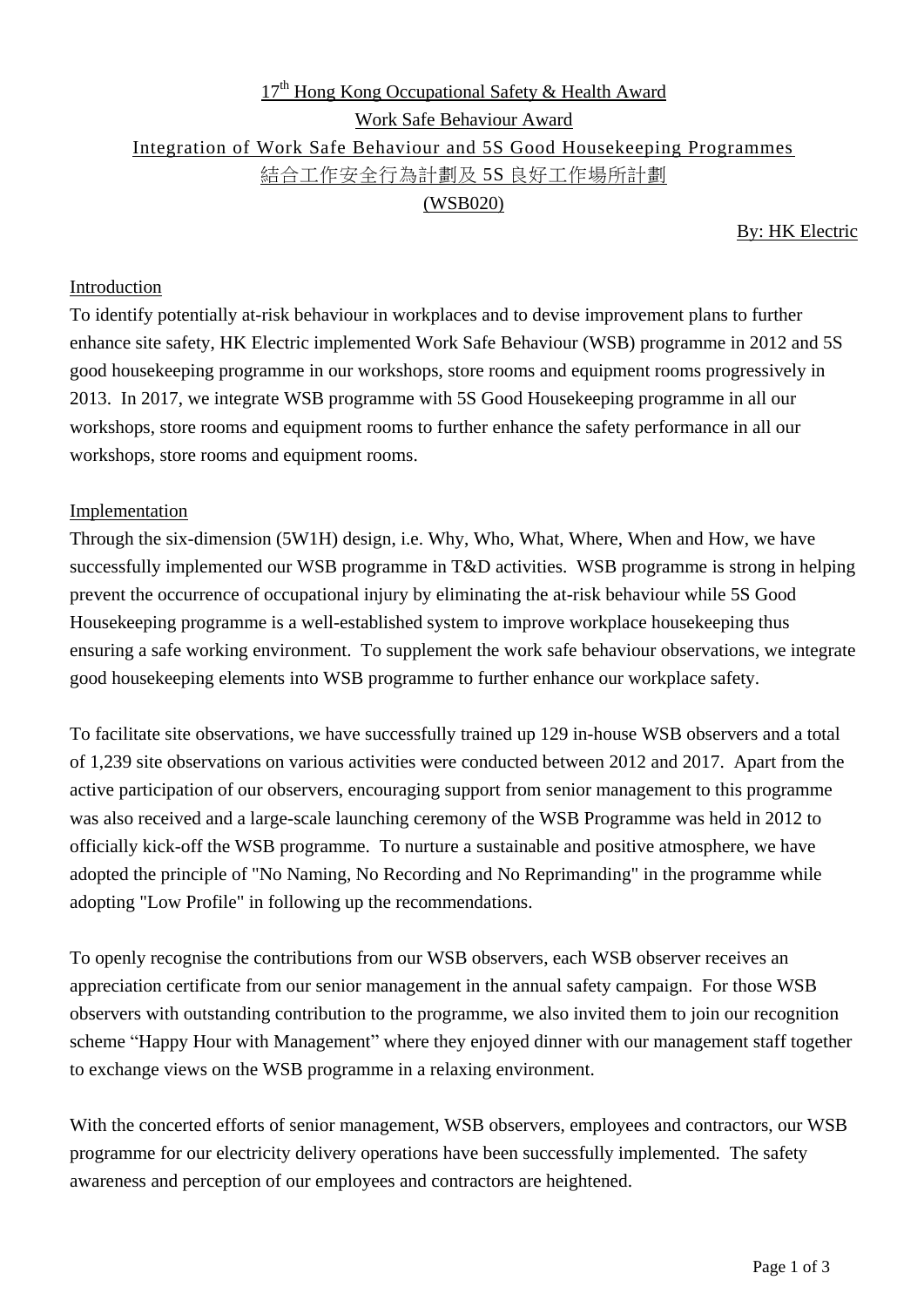簡介

為尋找在工地潛在的不安全行為及制定改善計劃,港燈在 2012 年推行工作安全行為計劃及在 2013 年逐步在工場、儲存室和儀器室推行 5S 良好工作場所計劃。在 2017 年,港燈在工場、儲 存室和儀器室結合工作安全行為計劃及 5S 良好工作場所計劃以進一步提升安全表現。

#### 實踐

透過「為何」、「何人」、「何事」、「何地」、「何時」及「如何」的六維設計模式,我們成 功地在輸配電有關的工作推行工作安全行為計劃。工作安全行為計劃能消減危險行為以防止受傷 事故的發生,而 5S 良好工作場所計劃能有效地完善工作場所的整理,從而確保工作環境的安全。 為了輔助工作安全行為的觀察,我們結合工作安全行為計劃及 5S 良好工作場所計劃以進一步提 升工地安全。

我們已培訓 129 位工作安全行為觀察員並且在 2012 至 2017 年間在不同的工種共進行了 1,239 次 現場觀察。得到觀察員的積極參與和管理層的鼎力支持,我們在 2012 年舉辦了大型的宣傳活動 及正式推展工作安全行為計劃。為了締造一個可持續及正面的推展環境,我們提倡「不記名,不 記過,不責備」的政策並同時「低調」地跟進改善建議。

為表達對觀察員的一份謝意,管理層在每年的安全推廣活動會頒發感謝證書給予每位觀察員。此 外,我們亦邀請對計劃有出色表現的觀察員參與「與管理層歡樂時光」晚宴,讓他們在輕鬆的環 境下享受美味晚宴之餘,亦可交換對計劃的寶貴建議。

在管理層、觀察員、員工和承辦商共同努力下,與輸配電有關的工作安全行為計劃已成功地推行, 員工和承辦商的安全意識和認知得以進一步提升。